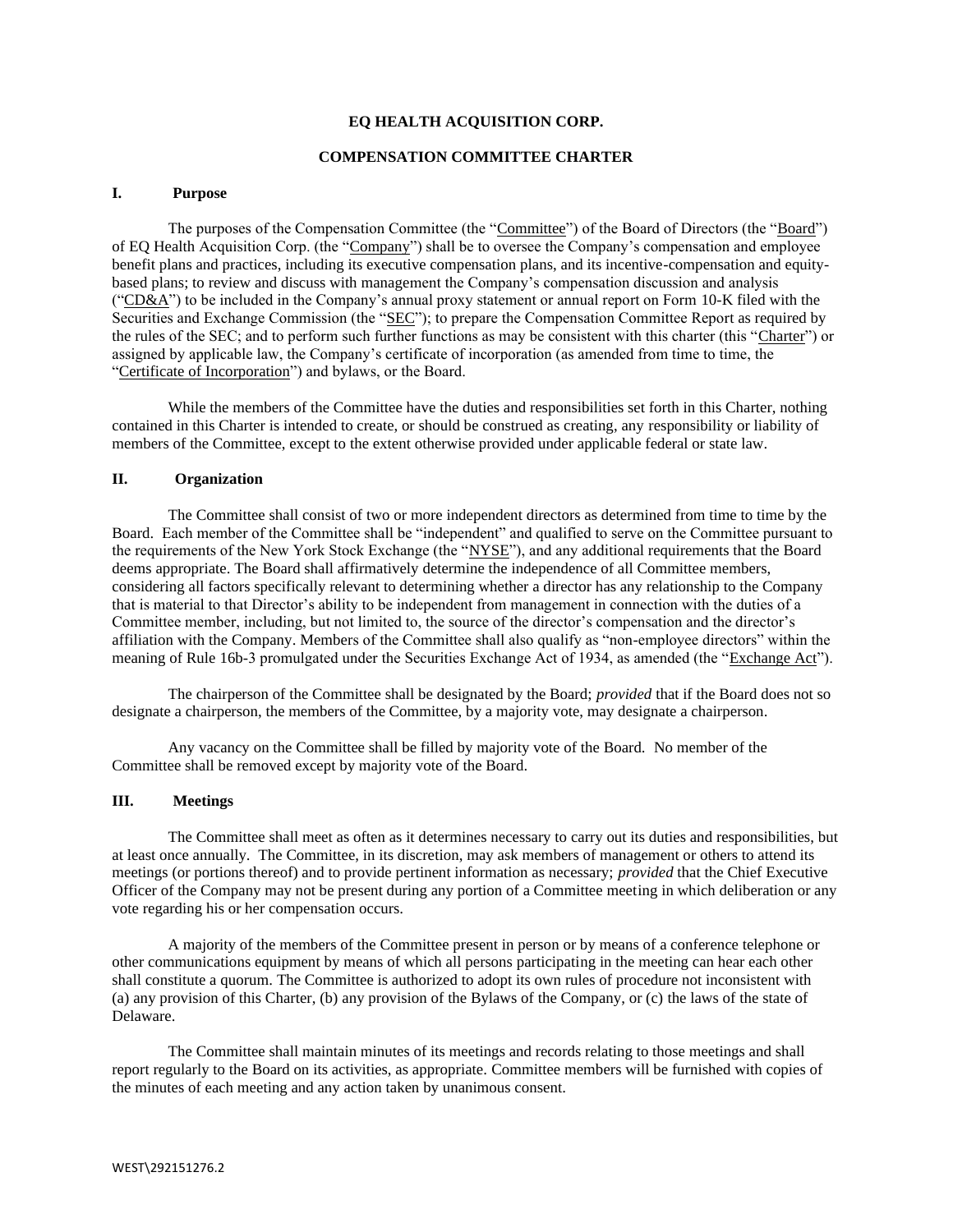# **IV. Authority and Responsibilities**

## A. Executive Compensation

The Committee shall have the following duties and responsibilities with respect to the Company's executive compensation plans:

(a) To review at least annually the goals and objectives of the Company's executive compensation plans, and amend, or recommend that the Board amend, these goals and objectives if the Committee deems it appropriate.

(b) To review at least annually the Company's executive compensation plans in light of the Company's goals and objectives with respect to such plans, and, if the Committee deems it appropriate, adopt, or recommend to the Board the adoption of, new, or the amendment of existing, executive compensation plans.

To evaluate annually the performance of the Chief Executive Officer in light of the goals and objectives of the Company's executive compensation plans, and, either as a Committee or together with the other independent directors (as directed by the Board), determine and approve the Chief Executive Officer's compensation level based on this evaluation. In determining the long-term incentive component of the Chief Executive Officer's compensation, the Committee shall consider factors as it determines relevant, which may include, for example, the Company's performance and relative stockholder return, the value of similar awards to chief executive officers of comparable companies, and the awards given to the Chief Executive Officer of the Company in past years. The Committee may discuss the Chief Executive Officer's compensation with the Board if it chooses to do so.

(d) To evaluate annually the performance of the other executive officers of the Company in light of the goals and objectives of the Company's executive compensation plans, and either as a Committee or together with the other independent directors (as directed by the Board), determine and approve the compensation of such other executive officers. To the extent that long-term incentive compensation is a component of such executive officer's compensation, the Committee shall consider all relevant factors in determining the appropriate level of such compensation, including the factors applicable with respect to the Chief Executive Officer.

(e) To evaluate annually the appropriate level of compensation for Board and Committee service by non-employee directors, and to make recommendations to the Board regarding such compensation.

(f) To review and approve any employment agreements, severance or termination arrangements and any other compensatory contracts or arrangements to be made with any executive officer of the Company.

To perform such duties and responsibilities as may be assigned to the Board or the Committee under the terms of any executive compensation plan.

(h) To review perquisites or other personal benefits to the Company's executive officers and directors and recommend any changes to the Board.

(i) To consider the results of the most recent shareholder advisory vote on executive compensation as required by Section 14A of the Exchange Act and, to the extent the Committee determines it appropriate to do so, take such results into consideration in connection with the review and approval of executive officer compensation.

(j) To review and discuss with management the Company's CD&A, and based on that review and discussion, to recommend to the Board that the CD&A be included in the Company's annual proxy statement or annual report on Form 10-K.

(k) To review compensation arrangements for the Company's employees to evaluate whether incentive and other forms of pay encourage unnecessary or excessive risk taking, and review and discuss, at least annually, the relationship between risk management policies and practices, corporate strategy and the Company's compensation arrangements.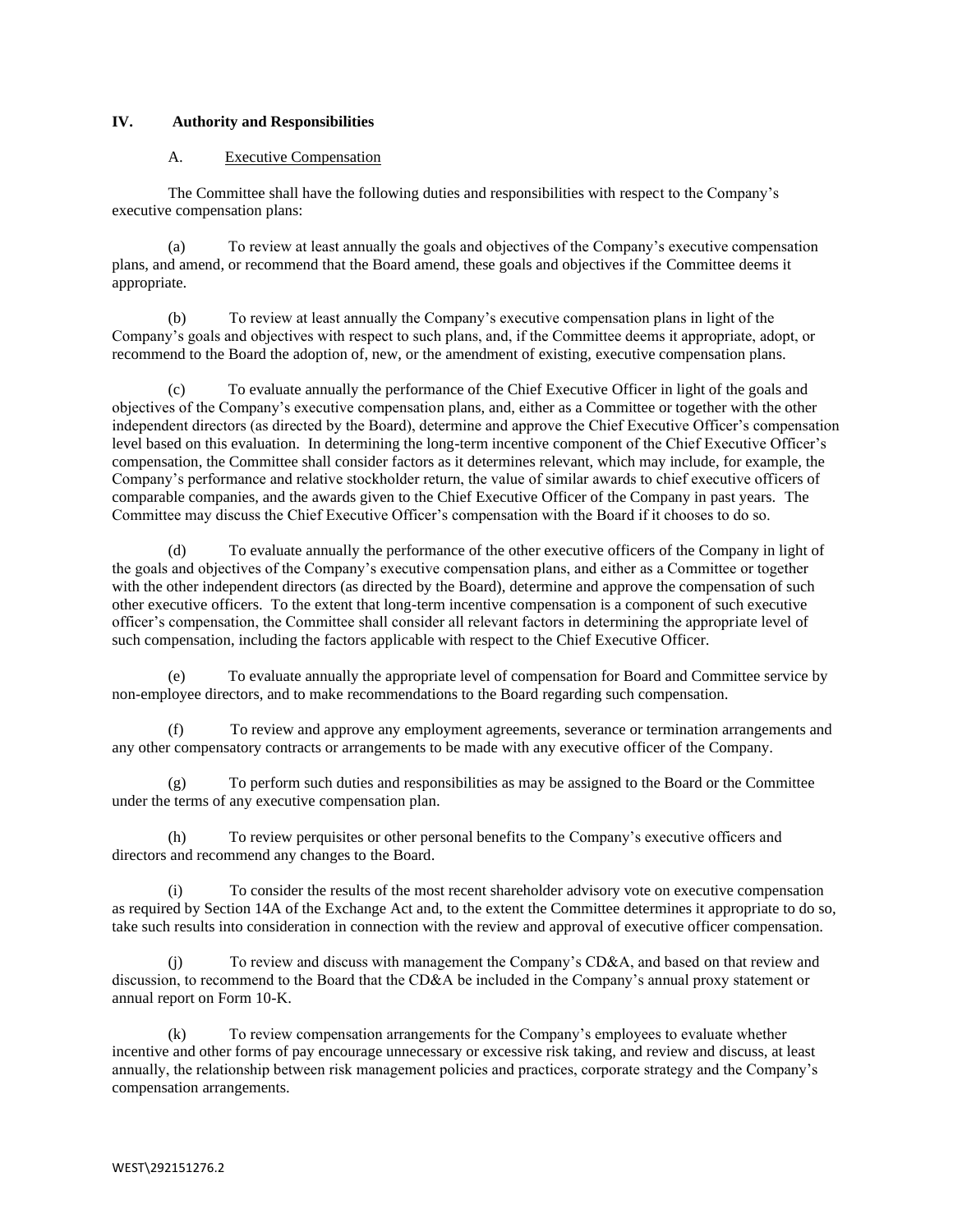(l) To the extent it deems necessary, review and approve the terms of any compensation "clawback" or similar policy or agreement between the Company and the Company's executive officers or other employees subject to Section 16 of the Exchange Act.

(m) To prepare the Compensation Committee Report in accordance with the rules and regulations of the SEC for inclusion in the Company's annual proxy statement or annual report on Form 10-K.

(n) To perform such other functions as assigned by law, the Certificate of Incorporation or the Board.

# B. General Compensation and Employee Benefit Plans

The Committee shall have the following duties and responsibilities with respect to the Company's general compensation and employee benefit plans, including incentive-compensation and equity-based plans:

- (a) To review at least annually the goals and objectives of the Company's general compensation plans and other employee benefit plans, including incentive-compensation and equity-based plans, and amend, or recommend that the Board amend, these goals and objectives if the Committee deems it appropriate.
- (b) To review at least annually the Company's general compensation plans and other employee benefit plans, including incentive-compensation and equity-based plans, in light of the goals and objectives of these plans, and recommend that the Board amend these plans if the Committee deems it appropriate.
- (c) To review all equity-compensation plans to be submitted for shareholder approval under the NYSE listing standards, and to review and, in the Committee's sole discretion, approve all equitycompensation plans that are exempt from such shareholder approval requirement.
- (d) To perform such duties and responsibilities as may be assigned to the Board or the Committee under the terms of any compensation or other employee benefit plan, including any incentivecompensation or equity-based plan.

## **V. Delegation of Authority**

The Committee may form subcommittees for any purpose that the Committee deems appropriate and may delegate to such subcommittees such power and authority as the Committee deems appropriate; *provided*, *however*, that no subcommittee shall consist of fewer than two members; and *provided further* that the Committee shall not delegate to a subcommittee any power or authority required by any law, regulation or listing standard to be exercised by the Committee as a whole.

### **VI. Reporting**

The Committee shall, no less frequently than annually, evaluate its performance. In conducting this review, the Committee shall evaluate whether this Charter appropriately addresses the matters that are or should be within its scope and shall recommend such changes as it deems necessary or appropriate.

The Committee shall address all matters that the Committee considers relevant to its performance, including at least the following: the adequacy, appropriateness and quality of the information and recommendations presented by the Committee to the Board, the manner in which they were discussed or debated, and whether the number and length of meetings of the Committee were adequate for the Committee to complete its work in a thorough and thoughtful manner.

The Committee shall deliver to the Board a report, which may be oral, setting forth the results of its evaluation, including any recommended amendments to this Charter and any recommended changes to the Company's or the Board's policies or procedures.